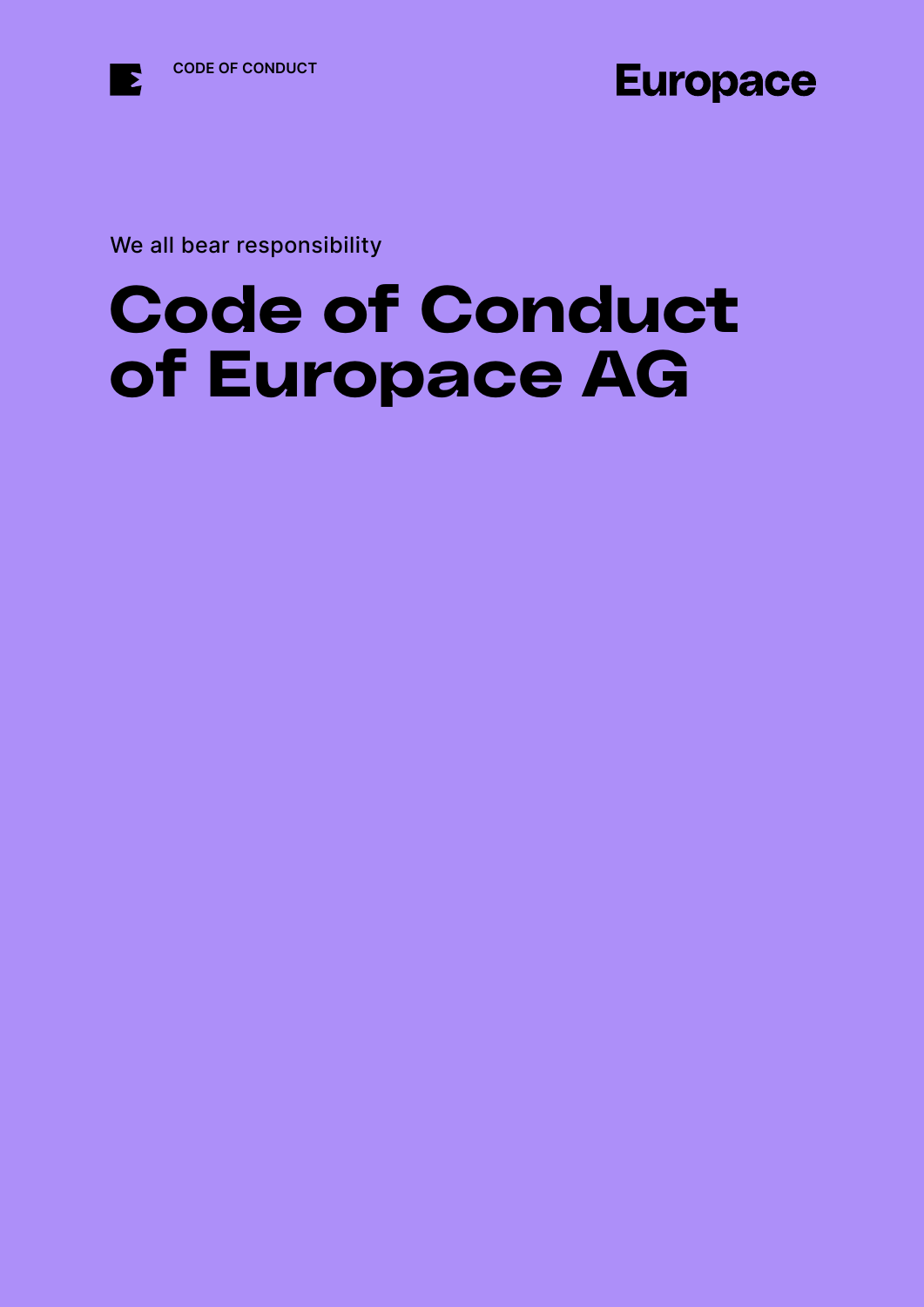### We all bear responsibility

 $\mathbf{E}$ What is right? What is necessary? How to avoid damage? How do I make the right decision? Responsibility is a great motivator. It can be a burden, but it is also an obligation to ourselves and to the community, society and the company to make sure that everything goes as well as possible. That we do what is necessary and right.

Responsibility becomes visible on many levels. The company bears responsibility for the people in it, for the shareholders and stakeholders, and for society. As entrepreneurs with an eye on the company, we make a contribution to this. People in the company even more so.

This Code of Conduct is intended to provide guidance. For us as entrepreneurs, but above all for everyone in the company. This document is the supplement to the legal obligations that apply to Europace. Concerning the moral obligations, the ethics and values that apply to Europace. It is the guiding principle for our actions. As people in the company. We can all take responsibility. Contribute to doing what is right, to defining what is right. We can act on our own. How? This is what this Code of Conduct describes.

Three perspectives are important to us as entrepreneurs. The Ecological Perspective for our contribution to a more sustainable future. The Economic Perspective that enables us to make these contributions, that secures our existence, that gives us the opportunity to grow, to be there for talented people, to pay fairly and that lets us be fair and humane despite all the demands to not only perform well, but perform extremely well. And the Social Perspective. Which integrates the latter. This allows us as a company to look after families, to integrate children into our everyday working life, to be mindful of the demand to perform well in the face of private worries and needs, and to ensure that we can protect ourselves from the adversities of everyday life, the challenges in life and all that we need in order to properly integrate our lives and work.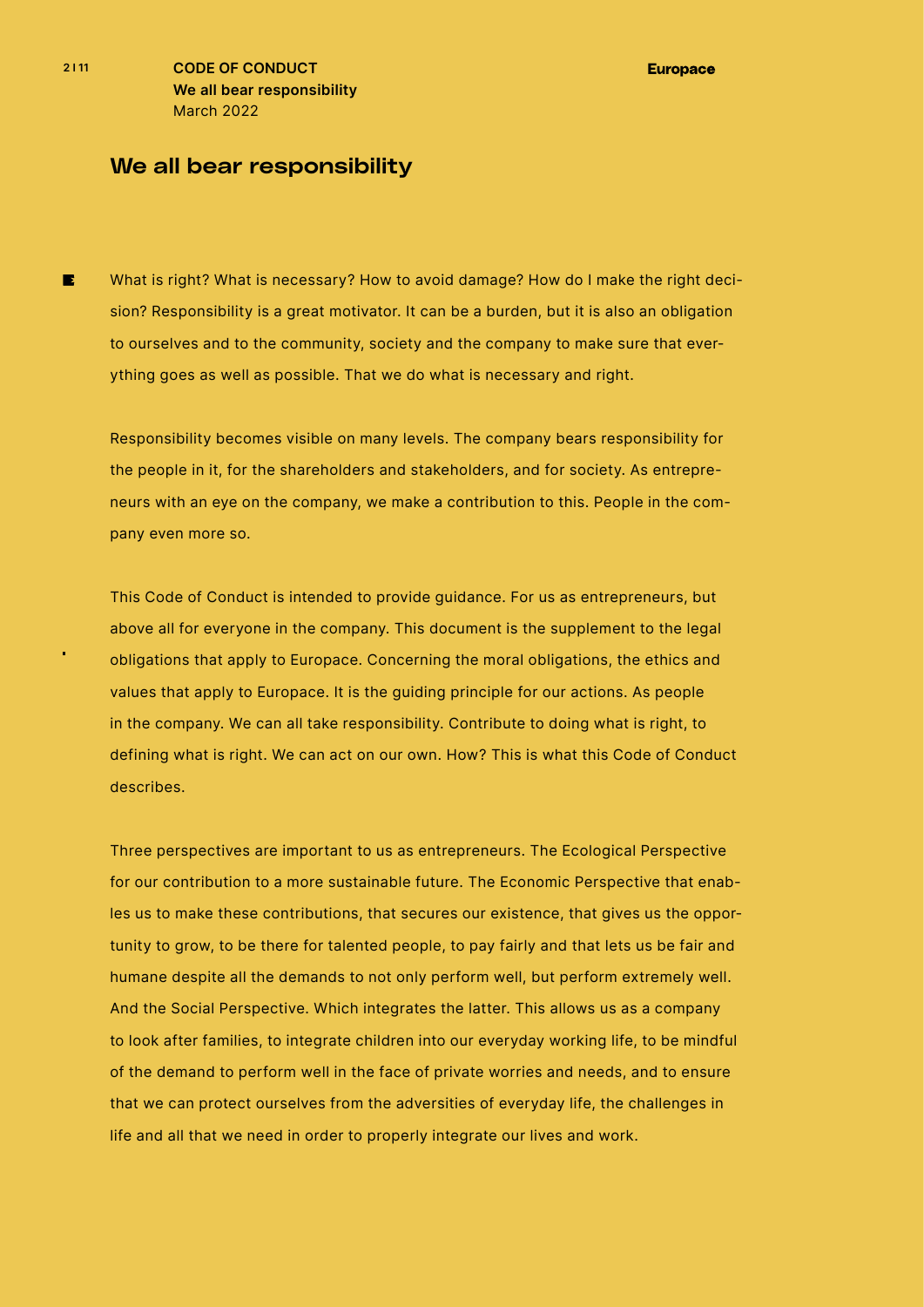## Imprint

- $\blacksquare$ **1 The Ecological Perspective**
	- **2. The Economic Perspective**
	- **3. Our responsibility for others**

 $\blacksquare$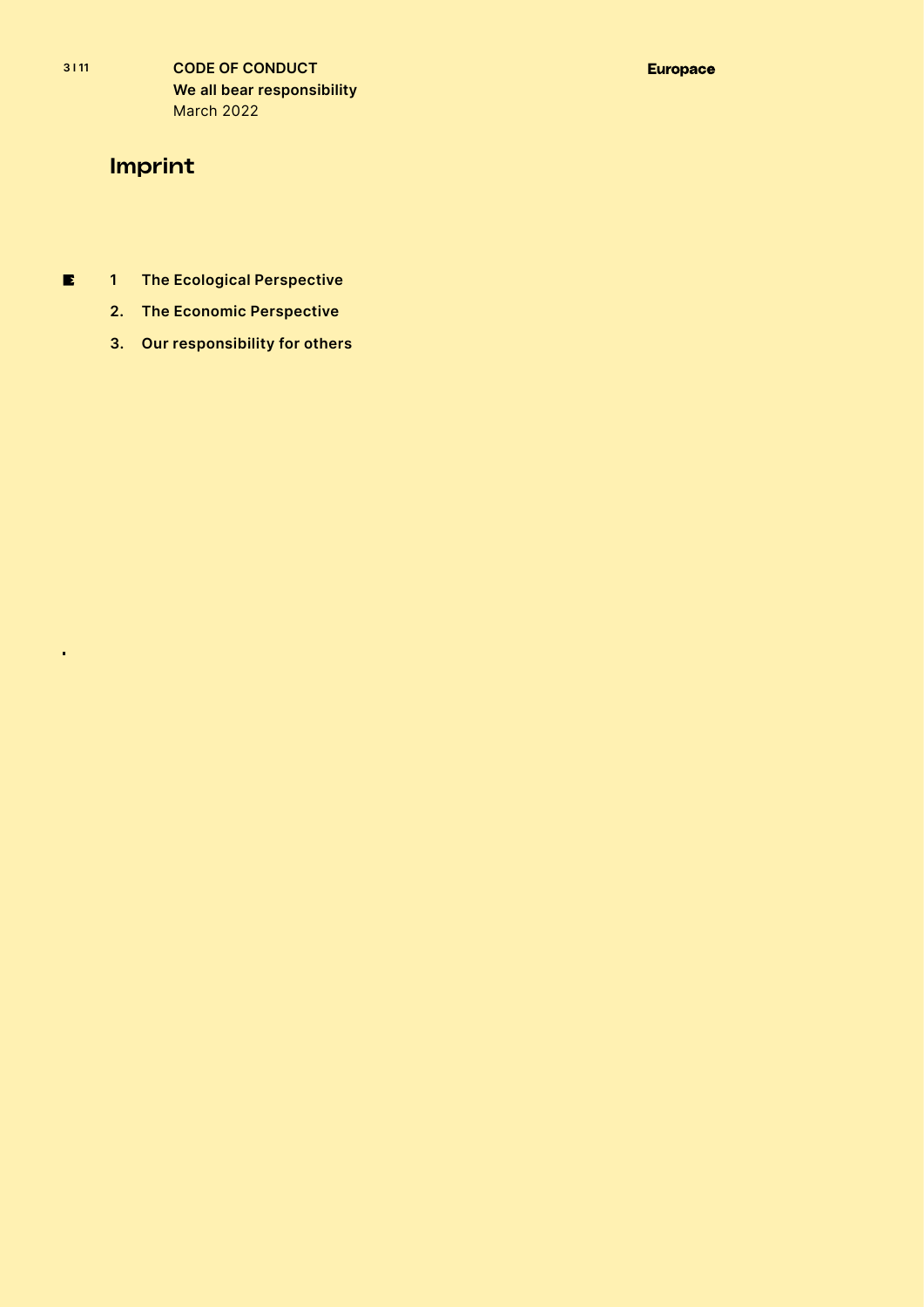**4 I 11 CODE OF CONDUCT We all bear responsibility** March 2022

## 1. The Ecological Perspective

Europace is a technology company and contributes to the Hypoport network. Our tech- $\mathbf{E}$ nology is not directly linked to improving our climate or our habitat and yet we can do something and are doing something. We as employees in the company make decisions, influence results and choose our behaviour. We would like Europace to be guided by the following guidelines:

#### **Environmental protection concerns all of us**

We are open to ideas. We support with our time and resources and engage in dialog. At every level, in all roles. To act when we become aware of something. Being transparent when we want to make a change. We move forward on these tensions for a more sustainable world.

#### **Sustainable instead of cheap**

Many of us make purchasing decisions. Do we use sustainable products? Do we rely on sustainable providers? Do we avoid waste? Do we strive for a balance? And how long do we use our hardware? That is in our own hands. Every single one. Anyone who is faced with a decision.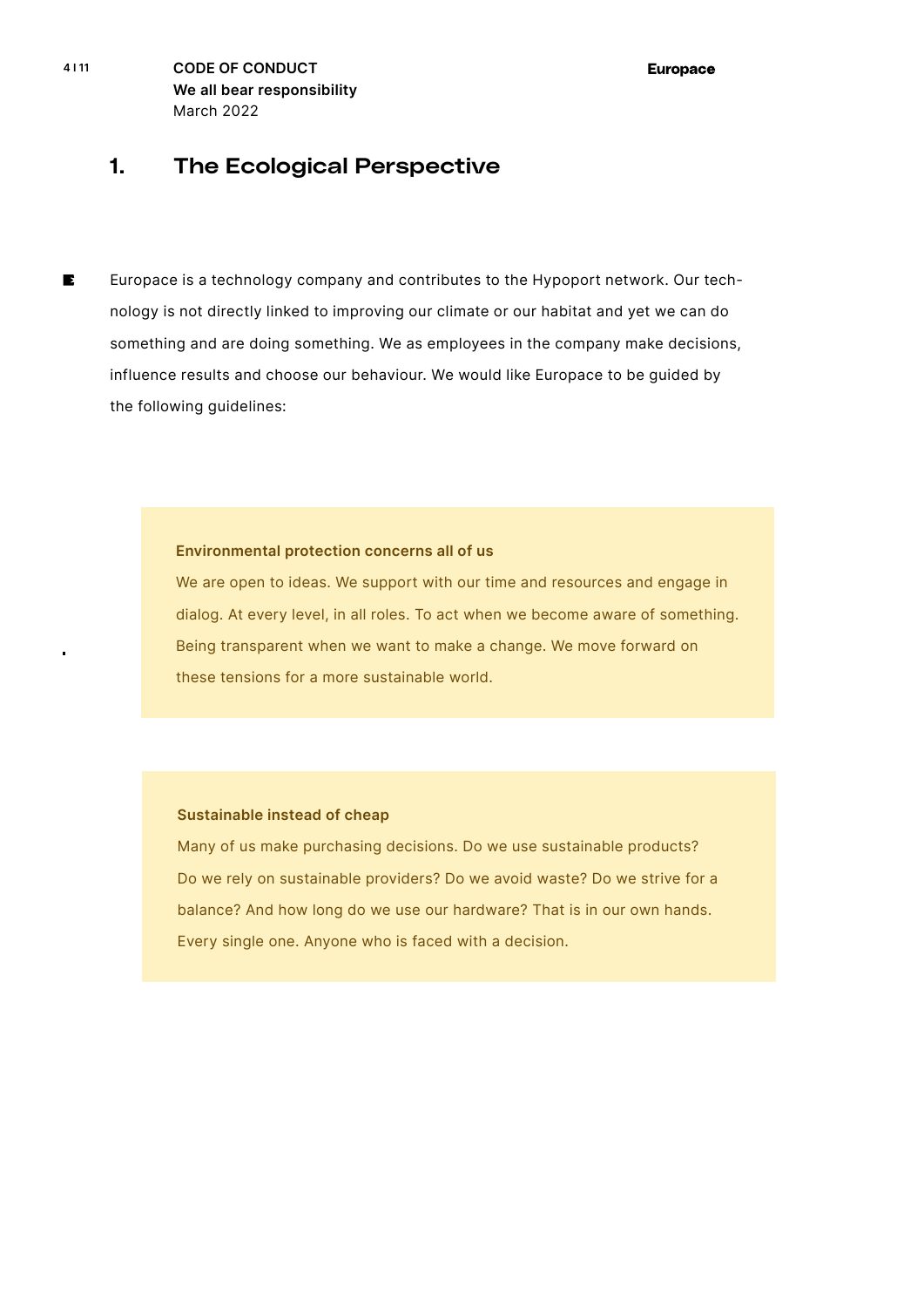$\blacksquare$ 

#### **Saving instead of wasting**

We are at home in a modern building. DGNB - certified in the Gold category. Our water treatment is energy-saving. We centralise waste separation, have the first e-charging stations, and use sustainable products wherever possible.

#### **Remote instead of on site**

What was possible before Corona is the new normal. We do not plan a business trip for every appointment. If we can and we want to, we work remotely. We prefer to take the train instead of flying and offset the CO2 emissions of our company vehicles right from the start. It is in our hands. With our decisions and our own weighing of interests.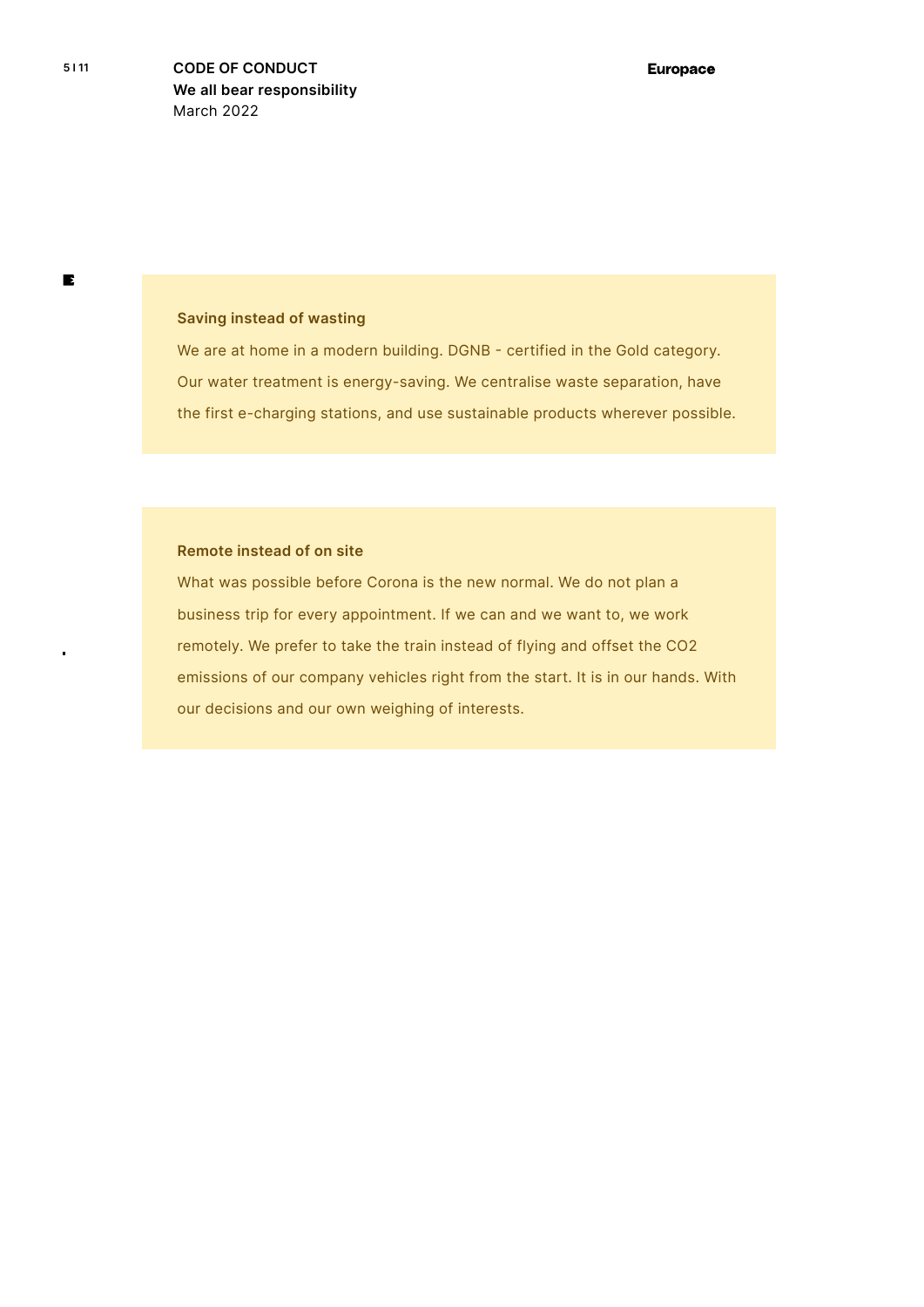## 2. The Economic Perspective

- We want people in our society to be able to make their own financial decisions and for  $\mathbf{E}$ financing to be a natural part of every life plan. And for that, we are creating the most advanced technology for the best financing of the 21st century. That makes us successful. This gives us the opportunity to do three things:
	- We invest in people. We continue to pay fairly and justly. Do not have a gender pay gap. Investing in talent and talent programmes.
	- ը We invest in innovation and our platform. We are continuously expanding our infrastructure, investing in new products, making financing smarter and offering consumers a modern financing experience.Wir investieren bei Hypoport in ein Ökosystem intelligenter Produkte in den
	- ը We invest in Hypoport. In an ecosystem of intelligent products in the areas of insurance, home ownership and financing and make our contribution to this.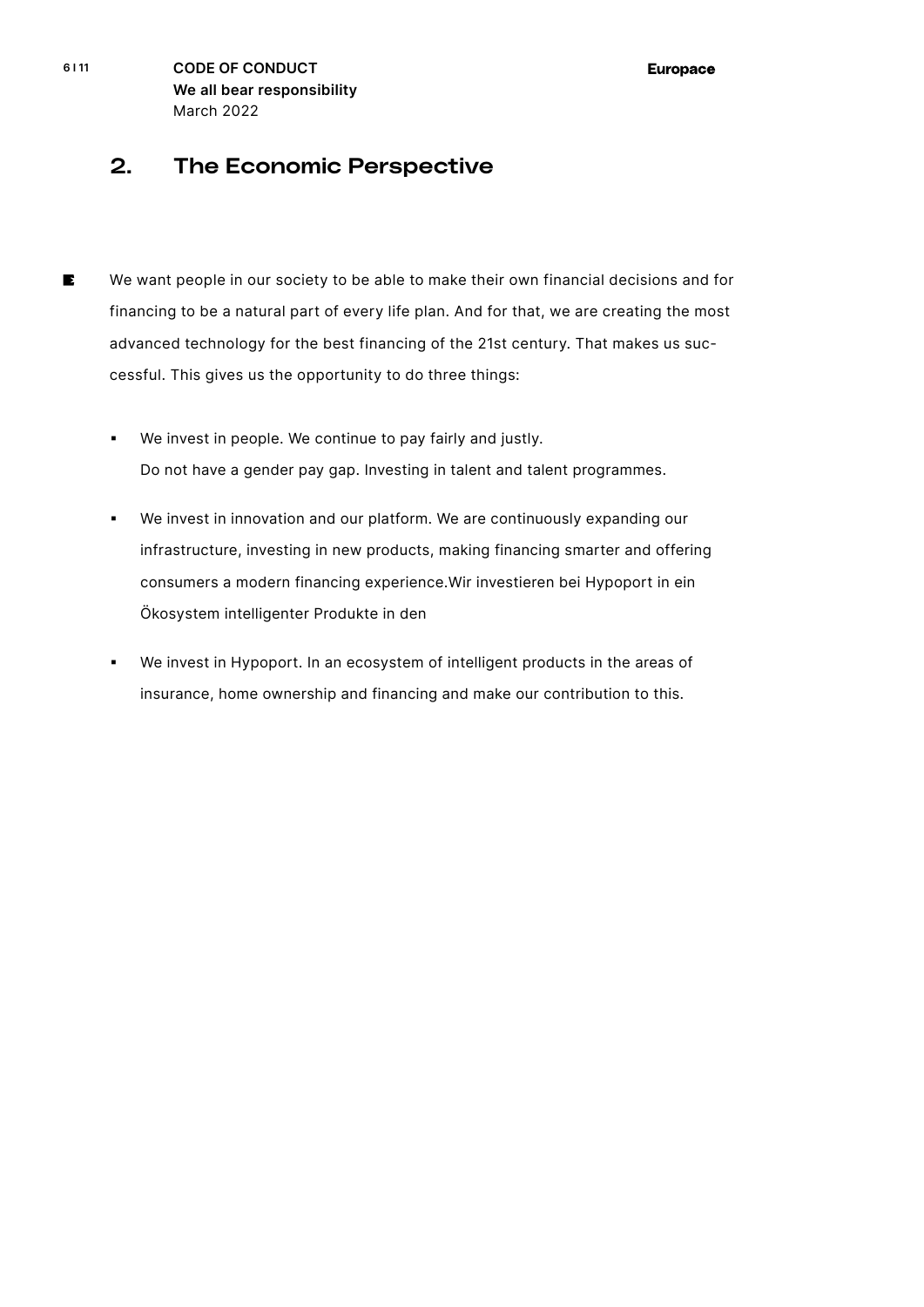Each and every one of us can make a contribution. By deciding, performing and  $\mathbf{E}$ sharing. In doing so, we integrate the following perspectives:

#### **A secure infrastructure**

We create secure, stable products, are familiar with our IT security policies and integrate the highest standards into our product development and software solutions.

#### **Responsible data protection**

We only process personal data if we need the information to perform a work task. We all share responsibility for protecting the information of our partners and their customers. Our guidelines are not only anchored in law, but also in Europace AG's data protection management system. This also applies to our own data. We treat these data just as confidentially as those of our partners.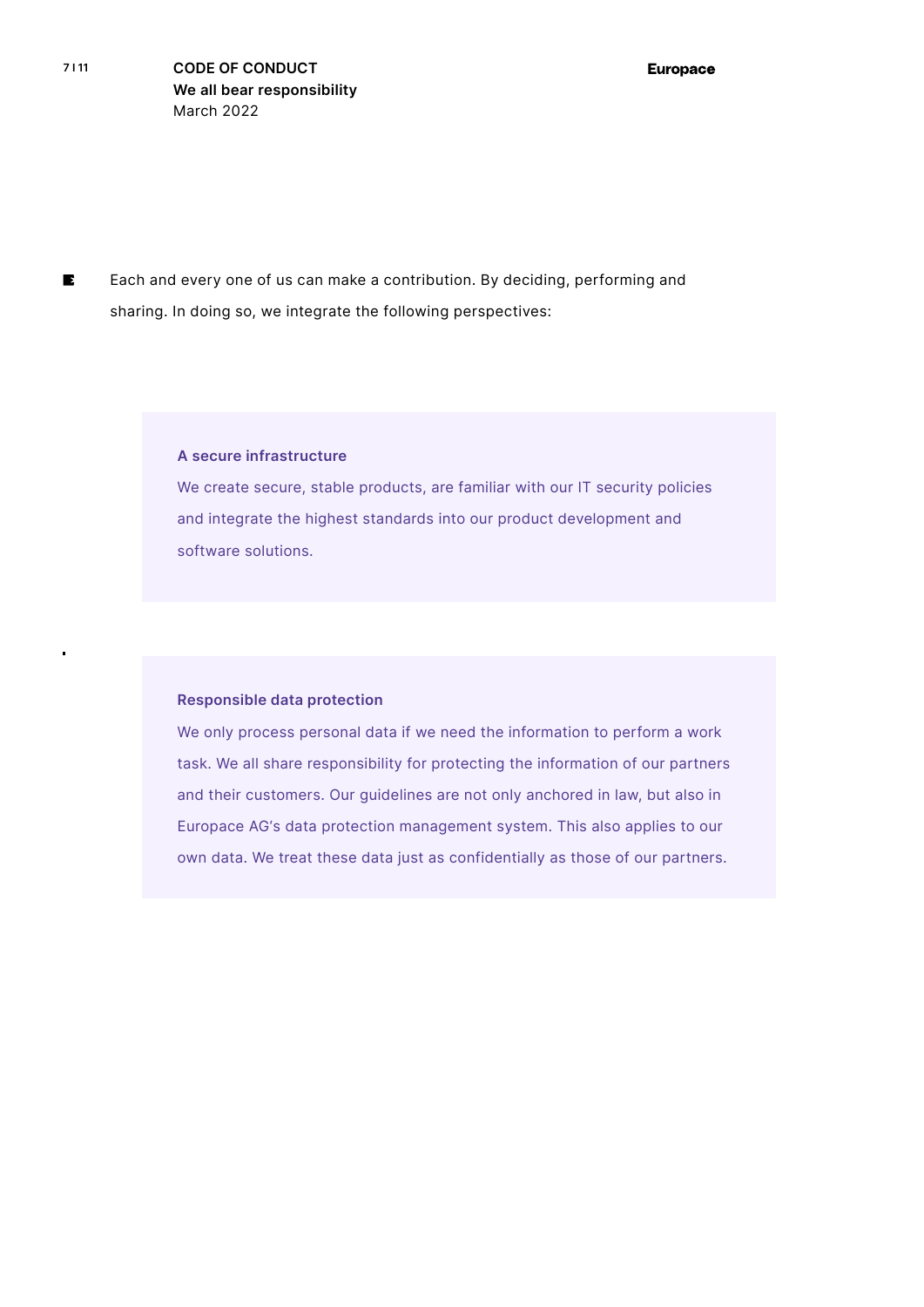#### **Protection of intellectual property**

In addition to Europace trade secrets, we also treat information from partners confidentially. In order to act in accordance with the guidelines and rules, we have laid down everything that needs to be observed in our Inner Source Principles and in the Open Source Policy.

#### **Insider trading**

As a listed company, our parent company Hypoport SE is subject to capital markets law. Since we communicate transparently and confidentially at Europace - and share non-public information internally when it is necessary to accomplish tasks - we rely on the Group-wide Insider Trading Prevention Policy.

#### **Fair competition**

We promote and demand fair competition. We stand up for this, oppose unfair methods and enable a free market with fair conditions on our platform.

 $\mathbf{E}$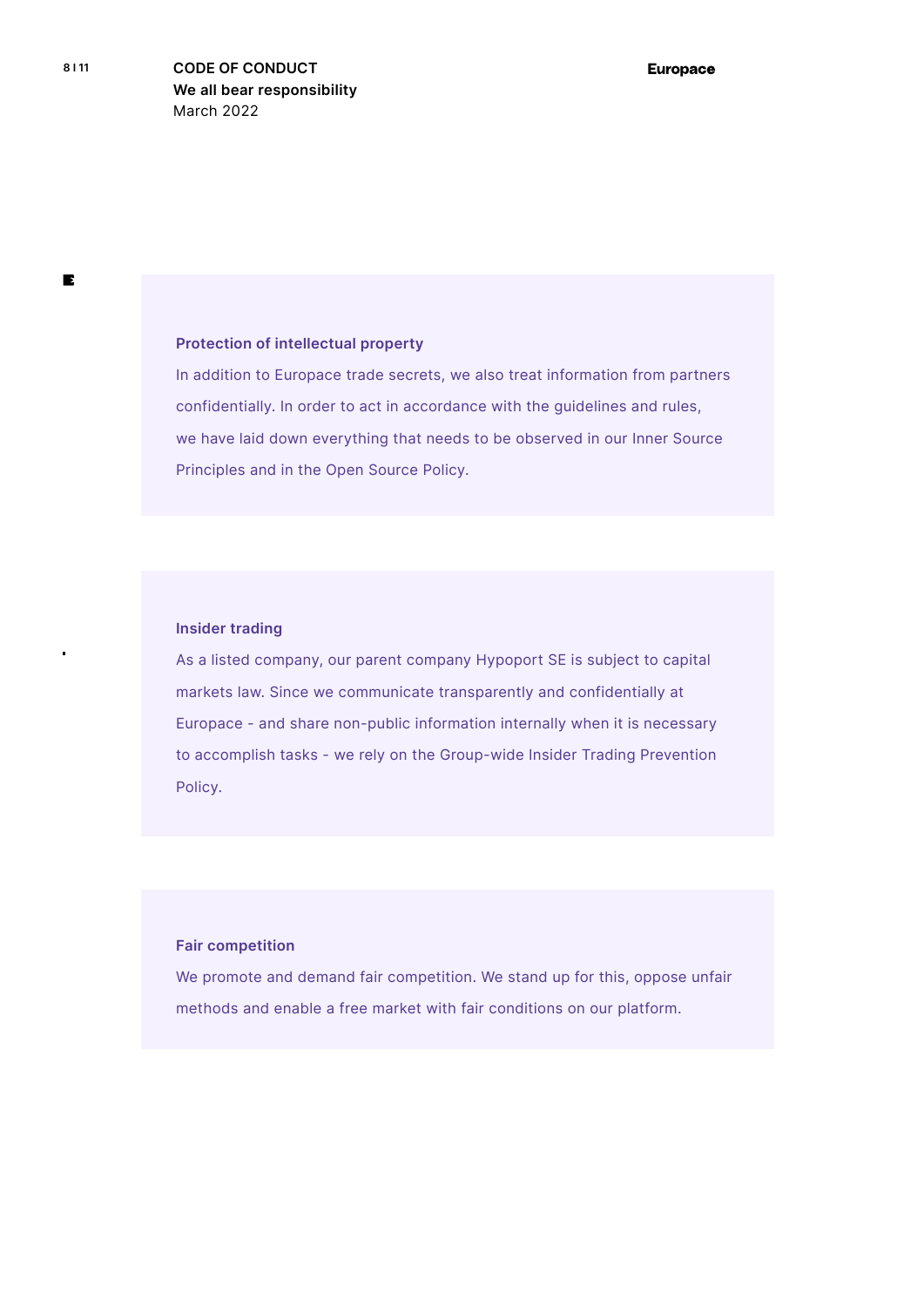## 3. Our responsibility for others

 $\blacksquare$ We treat everyone equally. We are all the same. As equal as we are diverse and different. And we are committed to it. Every person - regardless of gender, sexuality, age, origin, world view, or disability - deserves the same respectful treatment. We do not tolerate discrimination - or bullying. Not internally, not towards partners and not in private.

Diversity is important to us and helps us to discover different positions, arguments, ideas, and opinions. Diversity promotes the exchange of ideas and dialogue and creates important stimuli for our further development.

We support activities that serve the good of the community. And we believe that when we help other people, we get a better sense of possible solutions and sharpen our focus.

And we expect a culture where people can speak up: We speak openly when conflicts arise or sensitive issues are involved. We are transparent, mindful and respectful of our own and others' views. We like to learn from mistakes, and as people in the organisation we gratefully accept tips.

If you would like to learn more about equal treatment, anti-discrimination and diversity at Europace, take a look at our Guidelines on the Implementation of the AGG.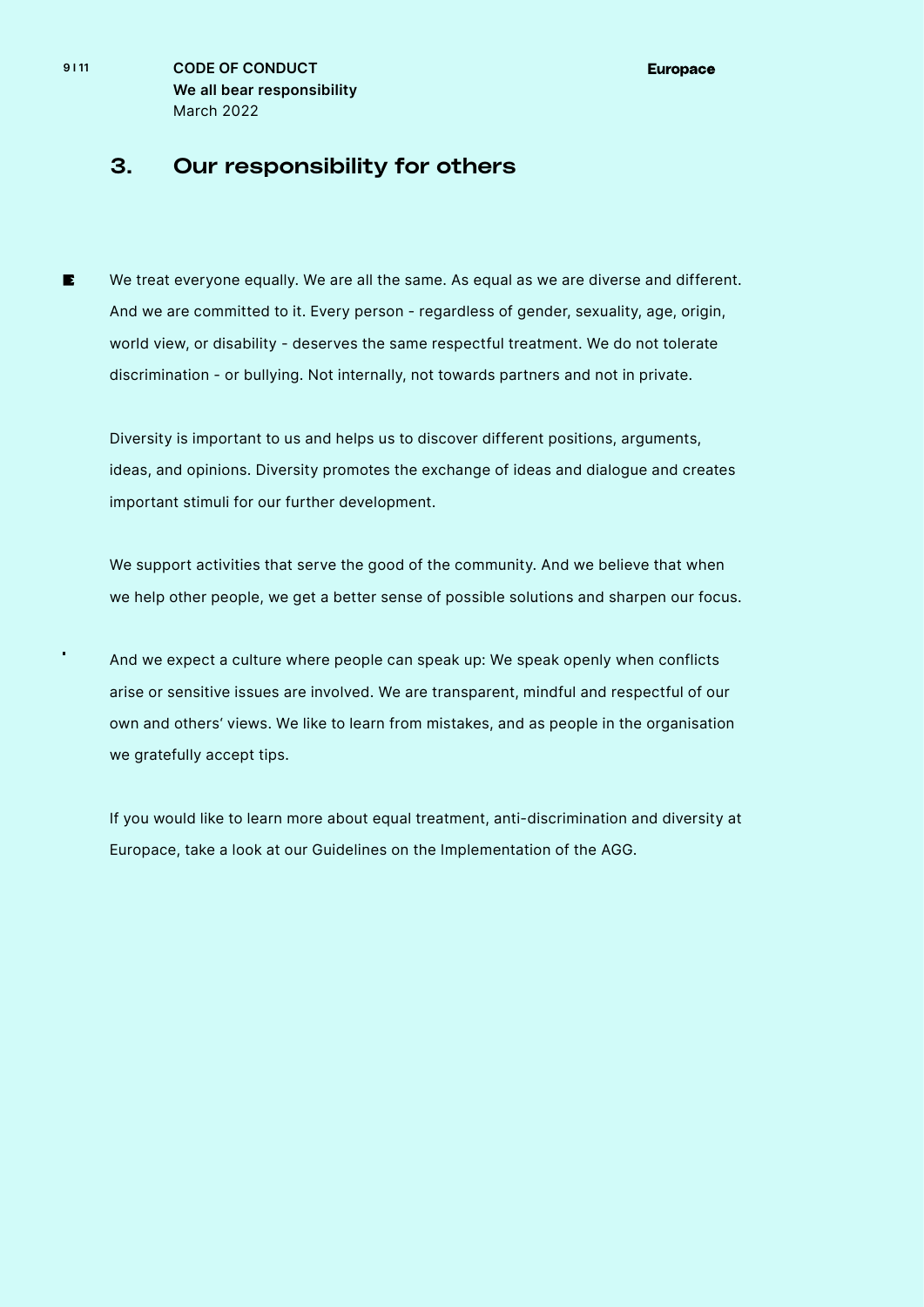More than words:  $\mathbf{E}$ 

> Europace's Code of Conduct is not a file that you skim once and then put in a subfolder. We want to harmonise the ecological, economic and social aspects. We also want to ensure compliance. We want everyone to be able to have their share.

And it doesn't matter which position, which hierarchical level, which responsibility someone holds. In the event of violations of legal regulations, guidelines or this Code of Conduct, we want to and must take action. And we review our actions. As part of our internal audit and compliance management system. And with our whistleblower system, it is possible for anyone to express themselves anonymously at any time.

The Code of Conduct is what guides us as people in the company. Not guidelines for the company. We all bear this responsibility. In our decisions and even when we make no decision at all.

All in order to achieve something together. In the diversity that we are. In the differences that we have.

Be a part of it.

j,